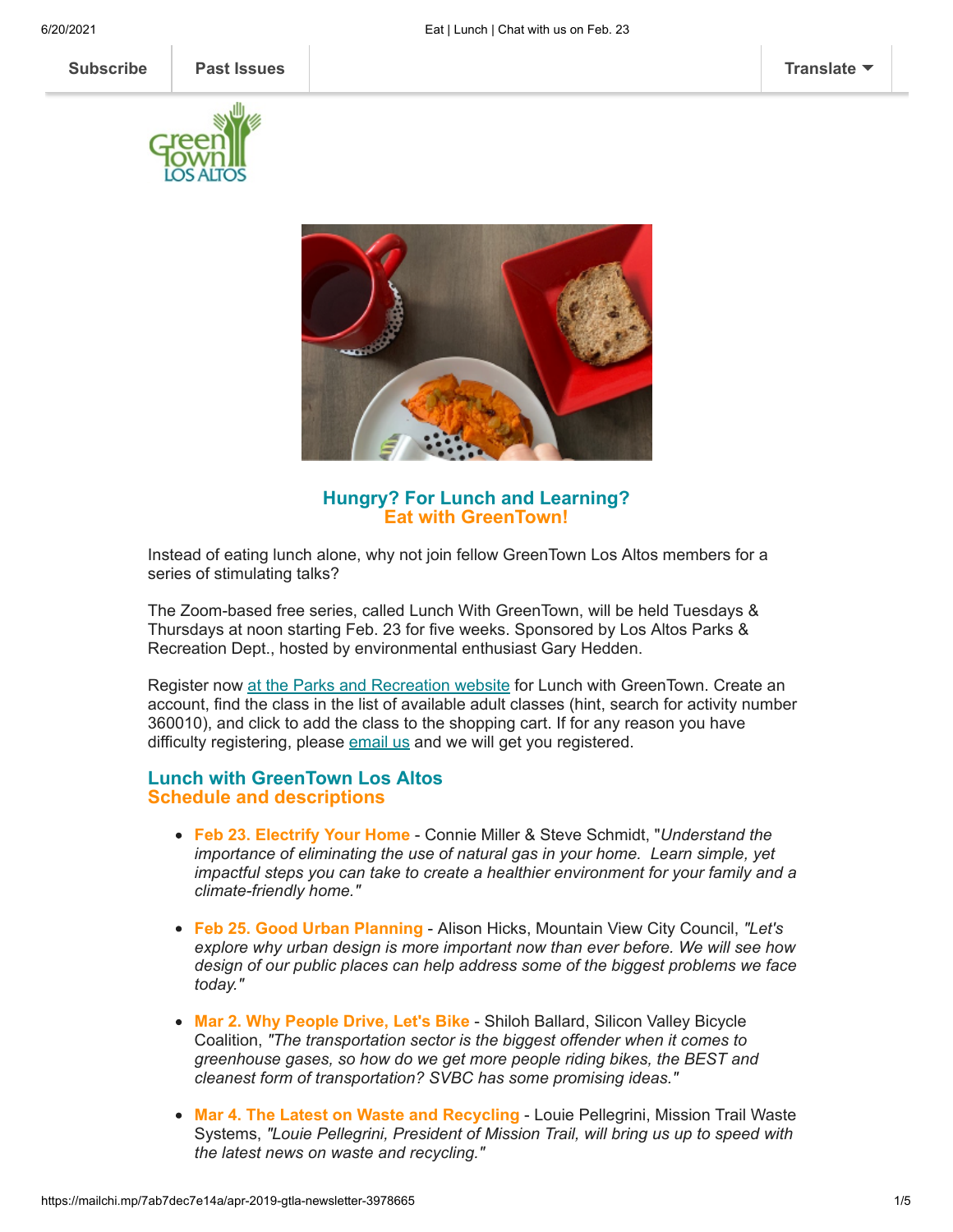| <b>Subscribe</b> | <b>Past Issues</b> | <b>Translate</b> |
|------------------|--------------------|------------------|
|                  | IULUIG IUIGIII.    |                  |

- **Mar 11. Environmental Initiatives** Laura Teksler, Los Altos Environmental Commission and Diya Gupta, Los Altos High School Green Team. *"Discover the latest developments taking place with the City of Los Altos and what it will mean for you."*
- **Mar 16. Plant-Based Eating** Isabelle Cnudde & Davy Davidson, *"The future of food is plant-based. Let's explore the reasons behind this change, and how you can effortlessly be part of it."*
- **Mar 18. Can Art Change our Environmental Consciousness?** Linda Gass, *"How do we respond to the effects of climate change, pollution and contamination of our water resources? What will inspire us to change our behavior? Take a behind-the-scenes look at Linda's unique artwork and you will leave with a new appreciation and awareness for our water resources and how art can play an important role in educating the public."*
- **Mar 23. The Circular Economy** Julie Noblitt, CSIRO US, *"If you are concerned about water security in a warming climate, you are not alone. Hear about local and national initiatives that are applying the principles of Circular Economy to reduce waste and enhance the security of our water supply."*
- **Mar 25. Backyard Cover Cropping** Lisa & Kathleen Putnam, UC Master Gardeners, *"We will explain cover crops, why and how they benefit your garden, and when to plant them. Some benefits are the reduction or elimination of fertilizers, improvement of soil structure, reduction of pesticide use, and the increase of soil nutrient retention and water infiltration."*



**"I Left My Gas Stove For A \$69 Induction Hot Plate!"**

## **Don't Say You Hate Induction Cooktops Before You Read This!**

## **Why I Parted Ways With My Gas Stove For A \$69 Induction Hot Plate.**

I thought I'd found my forever stove technology when I moved up from the coiled electric range of my apartment days and got a home with a gas stove. Life with gas was so rewarding as we explored steaming, searing, sauteing, poaching, stir-frying and so much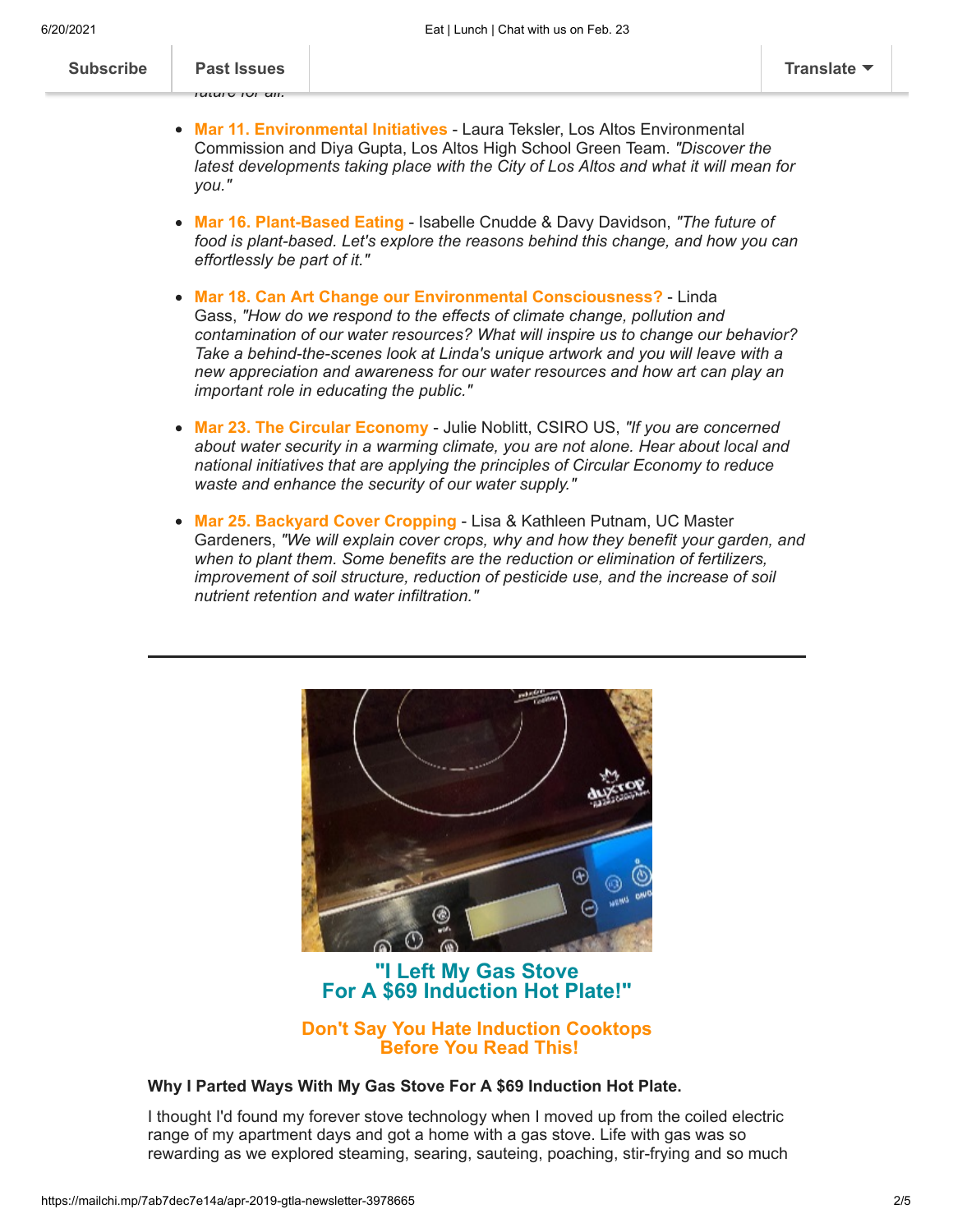**Was to my needs and that it brought me so much joy. Read that it brought me so much joy. Read the [article here](https://www.greentownlosaltos.org/post/i-parted-ways-with-my-gas-stove-for-a-69-induction-hot-plate).** 



## **Looking To Recycle The Seemingly Impossible? Have We Got A Solution For YOU.**

So many things we buy can't be recycled. Or can they? Recently on Nextdoor many folks expressed interest in neighborhood collection boxes for hard-to-recycle items like personal care product containers (think toothpaste tubes, toothbrushes, deodorants, etc.). [Terracycle](https://www.terracycle.com/en-US/brigades) offers such boxes and pays for mailing in for recycling. The GreenTown Zero Waste Team is interested in joining this effort in two ways: helping to organize the collection process, AND more importantly, sharing ways we can use zero waste versions of these items, avoiding the need to collect in the first place!

**Want to know more?** [Email Donna Staton](mailto:donna@greentownlosaltos.org?subject=I%27m%20interested%20in%20ways%20to%20recycle%20more) **or leave a voice mail at 650-468-0903.**



# **The Young Will Inherit... What We Do So We Asked For Their Opinion**

GreenTown Los Altos, and assuredly our members, are all about leaving a better environment for future generations. Because of that we thought having the perspective of those who'll inherit the results of all we do - or don't do - is paramount to getting a grip on the scope of the problem as THEY SEE IT. And what WE CAN ALL DO to deliver on the goal to improve the environment. For them.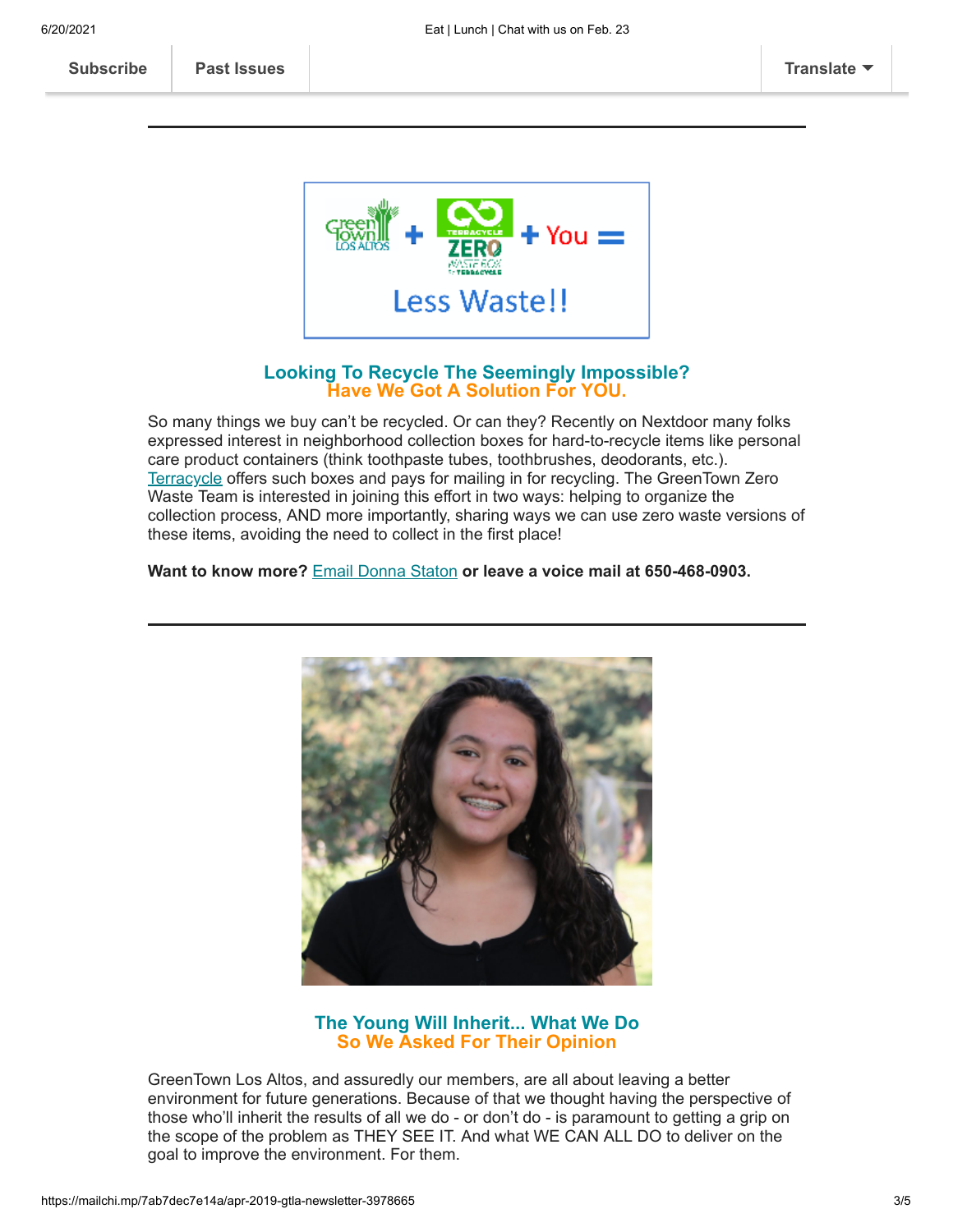series. She's not only an adept writer who only an adept writer who has newspaper, who has newspaper, who has n **[Subscribe](http://eepurl.com/cm9q9b) Past Issues [Translate](javascript:;)**

 $\overline{\text{Tric}}$  Talon, but gives us just the kind or positive insight we all need to hear to choose to live sustainably. Starting NOW. Read her first piece [here](https://www.greentownlosaltos.org/post/the-un-climate-change-conference-a-local-s-point-of-view).

### **Interested in Buying a Mattress That Adheres to Sustainability Practices? Los Altos Has An Answer**

So you don't want to be "soft" on sustainability choices? And you're a "hard" liner about shopping local? If you're interested in buying a mattress that adheres to sustainability practices and is local, you're in luck. Naturepedic Organic Mattress Gallery on Main Street is open for business. Read about its sustainability benefits [here](https://www.greentownlosaltos.org/post/sustainability-business-spotlight-naturepedic-organic-mattresses).

# **Other February Events**

### **Feb. 11** | **330 Distel Circle Workshop.**

To maintain the unique character of Los Altos, the City and the County of Santa Clara are looking for community input on the design of the 330 DistelCircle affordable housing project. The envisioned project will offer 90 affordable housing units within a five-story building that includes on-site parking. The site is approximately 38,057 square feet and is located in the City's CT Zone District (Commercial Thoroughfare), originally housing the Midpeninsula Regional Open Space District offices.

The second workshop will be held on Thursday, February 11, at 5PM. To learn more or to share your thoughts or concerns, join us. RingCentral Meeting Information: \*Workshop 2, February 11 at 5PM—

Meeting link for that day is; :https://meetings.ringcentral.com/j/1482953140? pwd=VjRFWGc1SIUyaE1xTlFiSW54SS9rQT09>\*, feel free to copy it and put it on your calendar.

### **Feb. 22** | **Understanding RHNA (Regional Housing Needs Allocation).**

A panel discussion, "Understanding RHNA" will be held Monday, Feb. 22, at 7PM for 90 minutes. Information on the discussion from HCD (California Dept. of Housing and Community Development) says "we will have two panelists, Colin Cross and Annelise Osterberg. From the City of Los Altos we will have Jon Biggs (Community Development Director) and Guido Persicone (Planning Services Manager)". The link to attend will be [on the City Website](https://www.losaltosca.gov/) and the Affordable Housing website [here](https://losaltosaffordablehousing.org/).

> **Burning question? Great idea? Want to help?** Contact us at [info@greentownlosaltos.org](mailto:info@greentownlosaltos.org?subject=Ask%20GreenTown%3B%20Tell%20GreenTown). Or use social media to tell us what you think matters most.